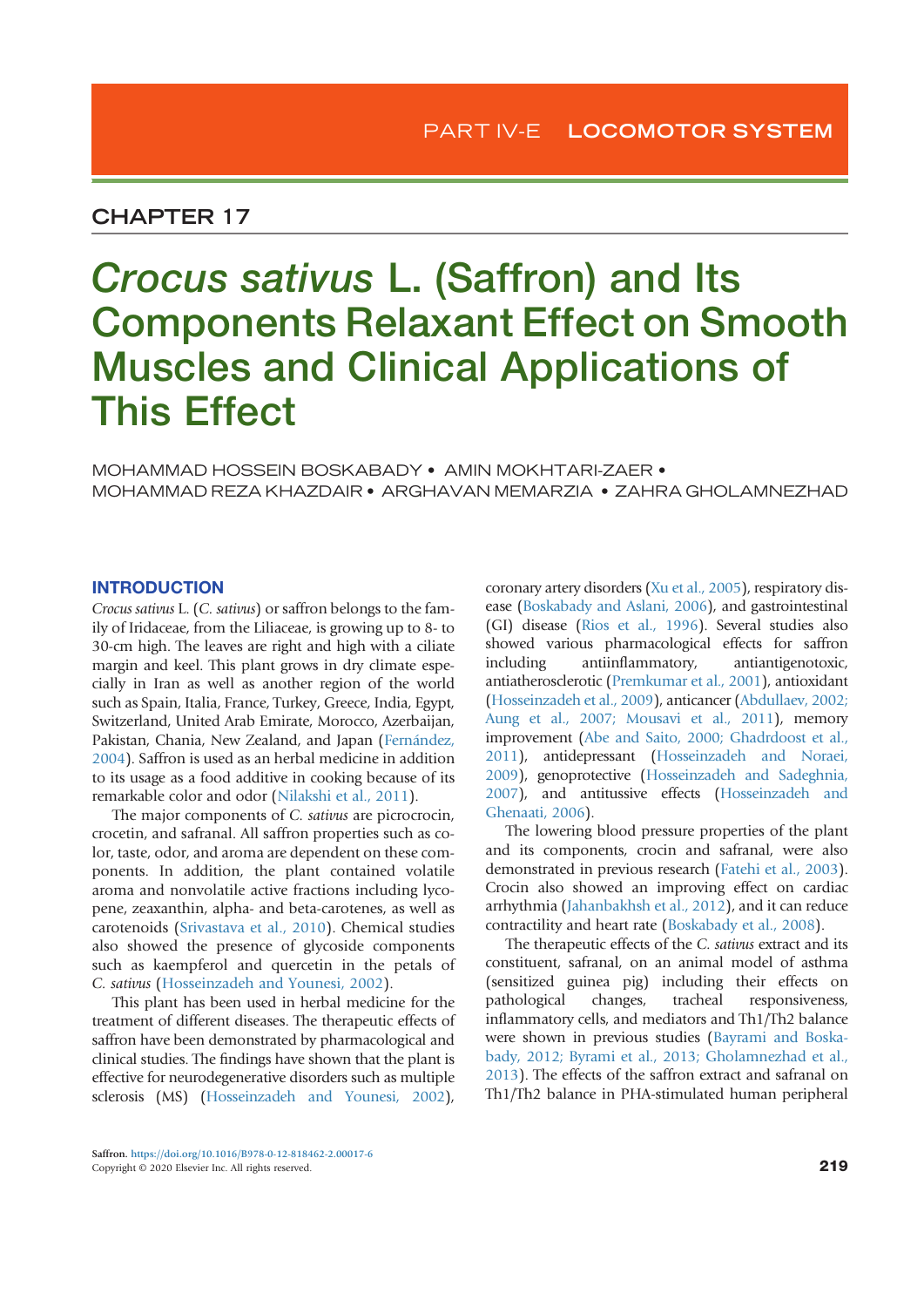mononuclear cells were also demonstrated (Boskabady et al., 2011b; Feyzi et al., 2016). Antiinflammatory, immunomodulatory, and antioxidant properties of C sativus and its components were also reviewed previously (Boskabady and Farkhondeh, 2016). The purpose of this chapter is reviewing the saffron and its component relaxant effect on smooth muscles and clinical application of this effect.

#### **METHOD**

Various databases including Medline/PubMed, Science Direct, ISI Web of Knowledge, Scopus, Embase, Google Scholar, Chemical Abstracts, and Biological Abstracts were searched to find available articles on the relaxant effect of saffron and its constituent on various types of smooth muscles until the end of December 2018. Keywords such as saffron, Crocus sativus, crocin, safranal, crocetin, relaxant effect, cardiovascular, GI, respiratory, and urogenital were used for this purpose.

# SAFFRON AND ITS COMPONENTS RELAXANT EFFECT ON SMOOTH MUSCLES Saffron and Its Components Relaxant Effect on Tracheal Smooth Muscle

Saffron aqueous ethanolic extract relaxant effect comparable to the effect of theophylline was reported. The plant extracts (0.15, 0.3, 0.45, and 0.60 g %) and theophylline (0.15, 0.30, 0.45, and 0.60 mM) exhibited relaxant action on guinea-pig tracheal smooth muscle (TSM) precontracted by  $10$ - $\mu$ M methacholine compared to saline. Also, there was a positive correlation between increasing concentrations of the extract and its relaxant effects (Boskabady and Aslani, 2006). Furthermore, administration of safranal (0.15, 0.30, 0.45, and 0.60 mL of 0.2 mg/mL solution) also showed a relaxant effect in a dose-dependent manner on TSM. The results also showed lower relaxant effect for safranal than the extract and theophylline effect (Boskabady and Aslani, 2006).

Decreased responsiveness of TSM to methacholine and ovalbumin (OVA) was also reported due to longterm oral administration of C. sativus extracts and safranal in sensitized guinea pigs (Byrami et al., 2013). Quercetin (20 mg/kg) showed significant bronchodilatory effects in both in vivo and in vitro studies (Joskova et al., 2011). These effects could be produced from the relaxant effect of the plant extract on TSM.

The antitussive effect of the saffron ethanolic extract  $(100-800 \text{ mg/kg}$ , intraperitoneally [i.p.]) and safranal  $(0.25-0.75 \text{ mL/kg}, \text{ i.p.})$  in guinea pigs was also

reported that it may be attributed to their relaxant action on TSM (Hosseinzadeh and Ghenaati, 2006).

#### Saffron and Its Components Relaxant Effect on Vascular Smooth Muscle

Intravenous administration of aqueous extract ofC. sativus (2.5, 5, and 10 mg/kg), safranal (0.25, 0.5, and 1 mg/kg), and crocin (50, 100, and 200 mg/kg) in normotensive and hypertensive animals reduced the mean arterial blood pressure and heart rate in a dose-dependent manner. Administration of 10 mg/kg of saffron, 200 mg/kg of crocin, and 1 mg/kg of safranal lowered mean systolic blood pressure (MSBP) by  $60 \pm 8.7$ ,  $51 \pm 3.8$ , and  $50 \pm 5.2$  mmHg, respectively. These results suggested that C. sativus extract and its two active components showed hypotensive properties in the rats. Moreover, the lowering blood pressure effect of safranal was more potent than crocin (Imenshahidi et al., 2010).

Ethanolic and aqueous extracts of C. sativus petals dose-dependently reduced blood pressure in the rats. In this work, aqueous extract (50 mg/g) lowered blood pressure by 17 mmHg compared with the control group. It has been suggested that C. sativus petal extracts induced this effect by relaxation of vascular smooth muscle or affecting the heart or both. Nonetheless, the more probable mechanism of the hypotensive effect of extract may contribute to a reduction in peripheral vascular resistance due to the relaxation of vascular smooth muscle (Fatehi et al., 2003).

Reduction of deoxycorticosterone acetate-induced hypertension or increase in MSBP due to treatment with aqueous extract of saffron (10, 20, and 40 mg/kg/ day) was also shown in a dose-dependent manner, but this effect on blood pressure was absent in normotensive rats. Furthermore, evidence showed that saffron generates the antihypertensive effects for relatively a short period of time. Therefore, it was suggested that saffron induced short-term blood pressure regulation (Imenshahidi et al., 2013). Likewise, admiration of saffron aqueous ethanolic extract (0.1, 0.5, 1.0, and 5.0 mg%) produced a negative inotropic and chronotropic effect, which was comparable to the effects of diltiazem. It was suggested that the muscle relaxant properties of the extract could be responsible for the heart contractility of the extract (Boskabady et al., 2008).

In the isoproterenol-induced myocardial injury model in rats, the effects of C. sativus were evaluated. In this model, isoproterenol enhanced the level of troponin in the serum and reduced the activity of glutathione peroxidase in the heart muscle compared with control group. In addition, isoproterenol-induced heart muscle damages by more than 70%. Saffron remarkably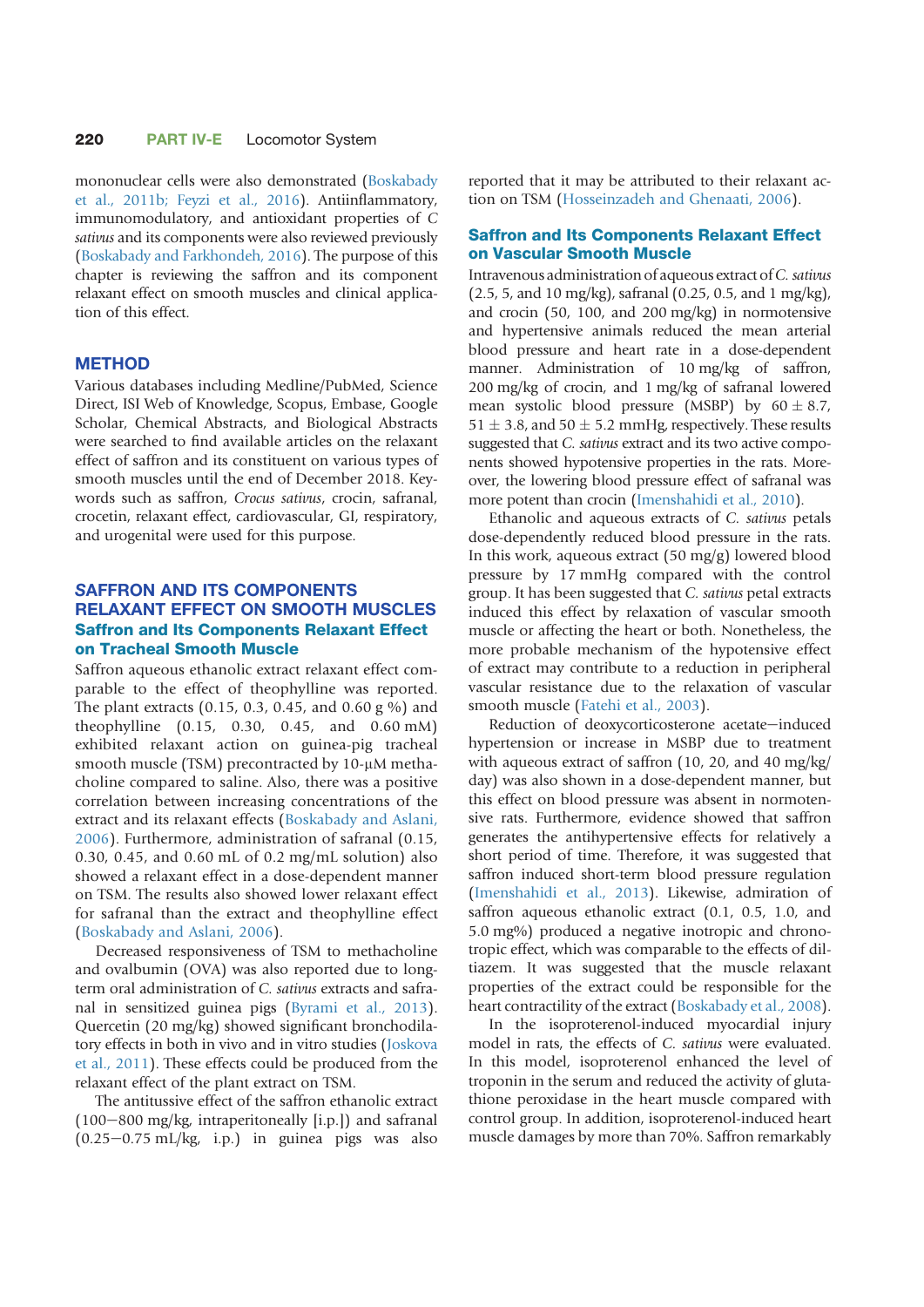decreased excessive destruction of the tissue and significantly decreased serum levels of heart troponin I (Joukar et al., 2010). On heart ischemia-reperfusion-induced lethal cardiac arrhythmias model, C. sativus (100 mg/ kg/day) administration significantly decreased ventricular tachycardia (VT)/ventricular fibrillation (VF) numbers, durations, and also the severity of arrhythmia compared with the untreated group. The PR and QTcn intervals of electrocardiogram were significantly longer in the C. sativus (200 mg/kg/day) group (Joukar et al., 2013).

Responses to the endothelium-dependent relaxant effect of acetylcholine (ACh) were improved by treatment with crocetin (15, 30 mg/kg) in a dosedependent manner in aorta isolated from high cholesterol diet-fed rabbits. Oral admiration of crocetin restored the maximal relaxation compared with the control group dose-dependently. Crocetin increased the of serum nitric oxide (NO) concentration, increased vessel cyclic GMP (cGMP) content as well as unregulated mRNA expression of endothelial NO synthase (eNOS) compared with control group (Tang et al., 2006).

Increased systolic blood pressure (SBP) and heart rate after administration of diazinon (DZN) normalized by the crocin (50 mg/kg) which might be due to relation response of vascular smooth muscle (Razavi et al., 2013).

The effects of kaempferol on endothelium-dependent (bradykinin) and independent (sodium nitroprusside) relaxation of porcine coronary arteries were indicated. Kaempferol ( $3 \times 10^{-6}$  M) increased relaxations created by bradykinin and sodium nitroprusside (Xu et al., 2015). It was demonstrated that crocin  $(1 \mu M)$  has preventive effects on the cell apoptosis induced by  $H_2O_2$ , in cardiovascular diseases (Xu et al., 2006).

Quercetin,  $10^{-6}$  and  $10^{-4}$  M, inhibited the contractions induced by noradrenaline, high KCl, and  $Ca^{2+}$ in a concentration-dependent manner. This effect was observed when the quercetin was added before or after the induction of contractions. Quercetin also increased the aortic cyclic AMP content (Duarte et al., 1993a).

The contractions elicited by KCI, noradrenaline, or phorbol 12-myristate,13-acetate were also relaxed by kaempferol and quercetin (Duarte et al., 1993a,b).

#### Saffron and Its Components Relaxant Effect on GI and Urogenital Smooth Muscle

Saffron petals extract relaxant effect was examined on isolated ileum of guinea pig. Findings revealed that administration of C. sativus aqueous and ethanol extracts decreased contractile responses to electrical field stimulation (EFS) of guinea pig ileum. Furthermore, the aqueous extract (560 mg/mL) reduced the contractile responses to epinephrine  $(1 \mu M)$  in guinear pig ileum (Fatehi et al., 2003).

Kaempferol (3-60  $\mu$ M) and quercetin (1-100  $\mu$ M) reversed contractions induced by KCI  $(60 \mu M)$  in rat uterus in a concentration-dependent way. However, the inhibitory effect of cAMP-dependent protein kinases (TPCK,  $3 \mu M$ ) antagonized the effect of quercetin and kaempferol. To sum up, cAMP contributes to the relaxant effects of quercetin and kaempferol on KCI (60 mM) induced tonic contraction (Revuelta et al., 1997). Table 17.1 presents the saffron and its components' relaxant effect on different types of smooth muscles.

# MECHANISMS RESPONSIBLE FOR THE RELAXANT EFFECT OF SAFFRON AND ITS COMPONENTS ON SMOOTH MUSCLES

The saffron and its components' relaxant effect could be due to different mechanisms such as stimulatory effect on b2-adrenoreceptors, inhibitory effect on muscarinic receptor, inhibitory effect on histaminic  $(H_1)$  receptors, inhibitory effect on calcium channel, endotheliumdependent relaxation (EDR) effect, and the effect of saffron and its constituent on intracellular cAMP as well as their effect on intracellular cAMP.

#### b2-Adrenoreceptors Stimulatory Effect of Saffron and Its Components

The  $\beta$ -adrenoceptors have been divided into at least three groups,  $\beta$ 1,  $\beta$ 2, and  $\beta$ 3, which are commonly expressed in cardiac muscle, airway smooth muscle, and adipose tissue, respectively (Somlyo and Somlyo, 1994). Inhalation of selective  $\beta$ 2-agonists is commonly used as the most effective bronchodilatory drug and therefore, for the management of obstructive airway diseases. Selective  $\beta$ 2-agonists drugs bind to the  $\beta$ 2-adrenoceptor and trigger the activation of certain G-proteins followed by the production of cyclic adenosine monophosphate (cAMP) in airway smooth muscle leading to bronchodilation (Cazzola et al., 2013). Cyclic AMP induces its effect through activating several effector molecules such as cAMP-dependent protein kinase (PKA). Probably, PKA decreases the cytosolic Ca<sup>2+</sup> level via preventing the influx of  $Ca^{2+}$  by the cell membrane K<sup>+</sup> channels activation and via stimulation of the sarcoplasmic reticulum (SR)  $Ca^{2+}$  uptake, which results in decreased  $Ca^{2+}$ -dependent myosin light-chain kinase (MLCK) activity. In addition, stimulation of PKA directly increased the activity of myosin light-chain phosphatase (MLCP). Subsequently, diminished MLCK activity and increased MLCP activity results in reduced phosphorylation of MLC and vasodilatation (Morgado et al., 2012).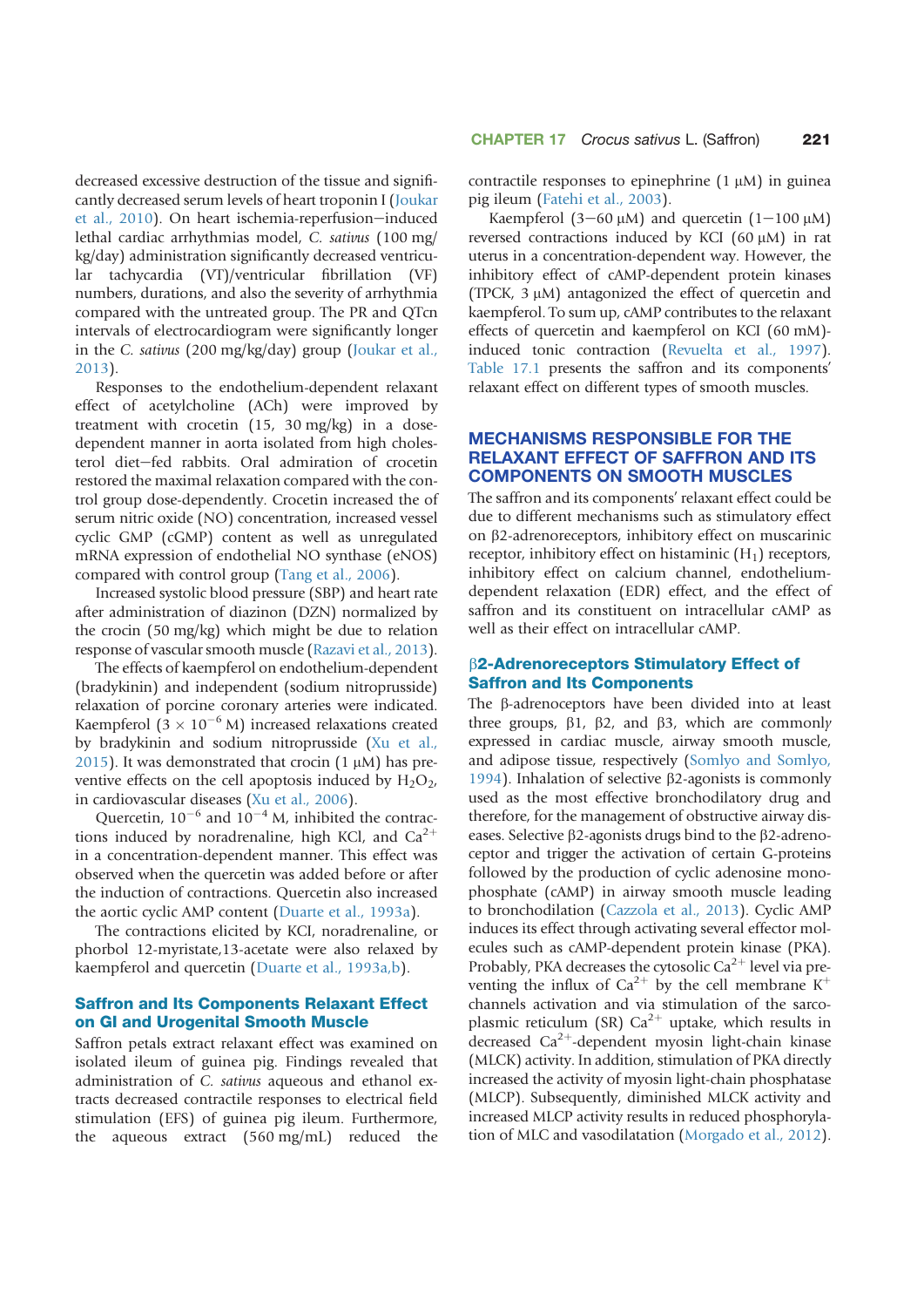# 222 PART IV-E Locomotor System

| <b>TABLE 17.1</b><br>Saffron and Its Components' Relaxant Effect on Smooth Muscles. |                                      |                                                                                                                           |                                                     |  |  |  |  |  |
|-------------------------------------------------------------------------------------|--------------------------------------|---------------------------------------------------------------------------------------------------------------------------|-----------------------------------------------------|--|--|--|--|--|
| <b>Smooth Muscle</b><br>(SM) Type                                                   | <b>Solution</b>                      | <b>Effect</b>                                                                                                             | <b>Reference</b>                                    |  |  |  |  |  |
| Trachea smooth muscle                                                               | AE and EE of stigma                  | Relaxant effects on TSM<br>precontracted by<br>methacholine                                                               | Boskabady and Aslani (2006)                         |  |  |  |  |  |
|                                                                                     | Safranal<br>AE of stigma             | TSM relaxant effect<br>Reduced tracheal<br>responsiveness to<br>methacholine                                              | Boskabady and Aslani (2006)<br>Byrami et al. (2013) |  |  |  |  |  |
|                                                                                     | Safranal                             | Reduced tracheal<br>responsiveness to<br>methacholine in sensitized<br>animals by OVA                                     | Byrami et al. (2013)                                |  |  |  |  |  |
|                                                                                     | AE of stigma and safranal            | Antitussive effect                                                                                                        | <b>Hosseinzadeh and Ghenaati</b><br>(2006)          |  |  |  |  |  |
|                                                                                     | Quercetin                            | In vivo and in vitro<br>bronchodilatory effect                                                                            | Joskova et al. (2011)                               |  |  |  |  |  |
| Vascular smooth muscle                                                              | AE of stigma, safranal and<br>crocin | Lowered MAP and heart rate                                                                                                | Imenshahidi et al. (2010)                           |  |  |  |  |  |
|                                                                                     | AE and EE of petals                  | Lowers BP dose-dependently<br>in isolated rat vas deferens                                                                | Fatehi et al. (2003)                                |  |  |  |  |  |
|                                                                                     | AE of stigma                         | Decreased MSBP in<br>hypertensive rats                                                                                    | Imenshahidi et al. (2013)                           |  |  |  |  |  |
|                                                                                     | AE and EE of stigma                  | Reduced cardiac contractile<br>and heart rate                                                                             | Boskabady et al. (2008)                             |  |  |  |  |  |
|                                                                                     | AE of stigma                         | Decreased intensity of tissue<br>destruction                                                                              | Joukar et al. (2010)                                |  |  |  |  |  |
|                                                                                     | AE of stigma                         | Decreased durations and also<br>arrhythmia severity                                                                       | Joukar et al. (2013)                                |  |  |  |  |  |
|                                                                                     | Crocetin                             | Improved EDR in response to<br>acetylcholine                                                                              | Tang et al. (2006)                                  |  |  |  |  |  |
|                                                                                     | Crocin                               | Restored elevation of HR and<br>reduction of SBP induced by<br>diazinon                                                   | Razavi et al. (2013)                                |  |  |  |  |  |
|                                                                                     | Kaempferol                           | <b>Enhanced relaxations</b><br>produced by bradykinin and<br>sodium nitroprusside                                         | Xu et al. (2015)                                    |  |  |  |  |  |
|                                                                                     | Crocin                               | Preventive effects on the cell<br>apoptosis, in cardiovascular<br>diseases                                                | Razavi et al. (2013)                                |  |  |  |  |  |
|                                                                                     | Quercetin                            | Inhibitory effects on<br>contractions produced by NA,<br>high KCI and $Ca^{2+}$ in a<br>concentration-dependent<br>manner | Duarte et al. (1993a)                               |  |  |  |  |  |
|                                                                                     | Quercetin and kaempferol             | Relaxant effects on rat aortic<br>strips contraction                                                                      | Duarte et al. (1993a,b)                             |  |  |  |  |  |
| Gastrointestinal smooth<br>muscle                                                   | AE and EE of petals                  | Decreased EFS of guinea-pig<br>ileum                                                                                      | Fatehi et al. (2003)                                |  |  |  |  |  |
|                                                                                     | Kaempferol and quercetin             | Relaxed the tonic contraction<br>induced by KCI                                                                           | Revuelta et al. (1997)                              |  |  |  |  |  |

AE, aqueous extract; EE, ethanolic extract; TSM, tracheal smooth muscle; OVA, ovalbumin; SBP, systolic blood pressure; HR, heart rate; EFS, electrical field stimulation; MAP, mean arterial blood pressure; BP, blood pressure; MSBP, mean systolic blood pressure; EDR, endotheliumdependent relaxation; NA, noradrenaline.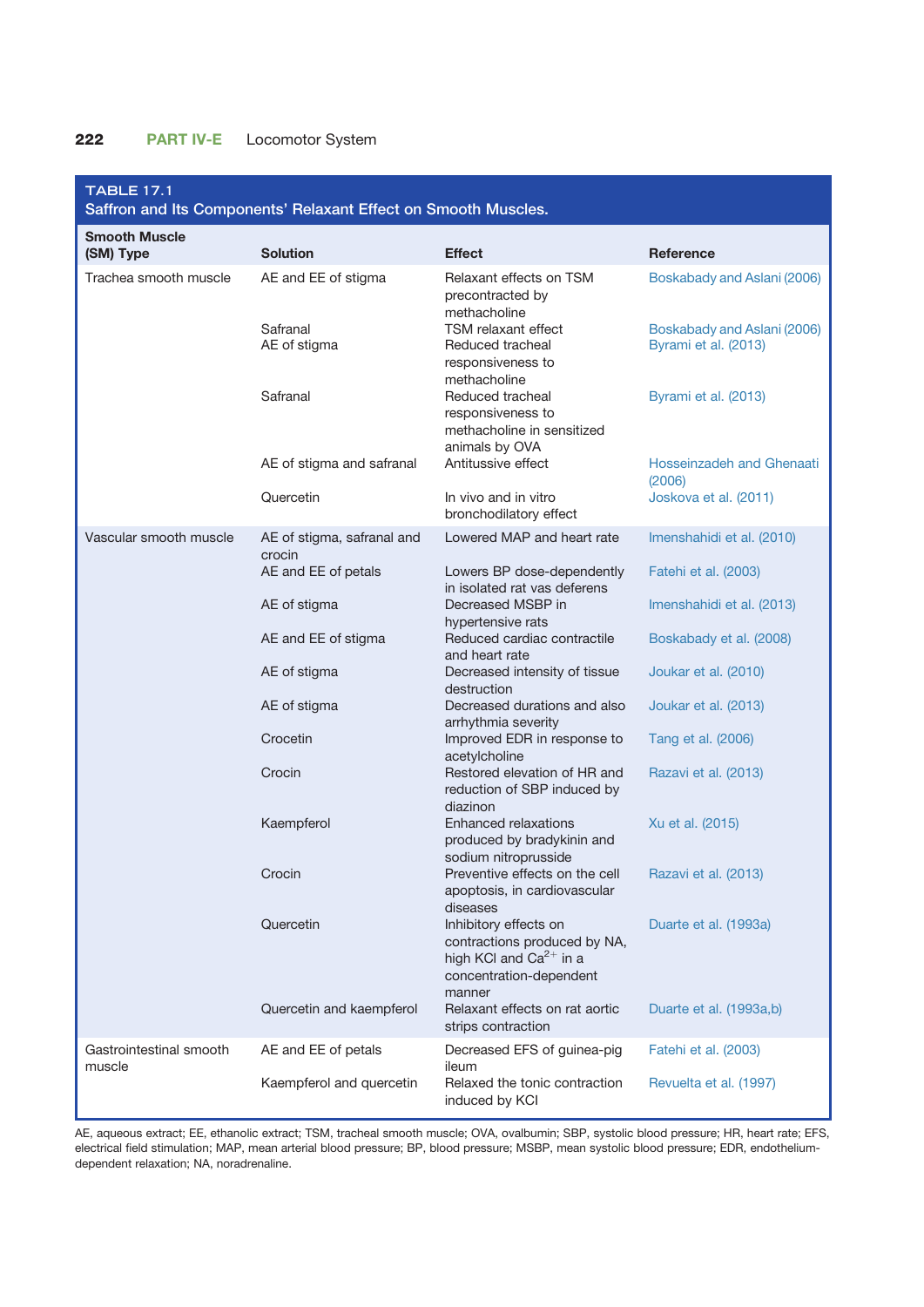The stimulatory effect on the  $\beta$ 2-adrenergic receptor is one of the possible mechanisms for natural products such as saffron and its constituents inducing smooth muscles relaxation (Chaudhary et al., 2012). In fact, saffron and safranal  $\beta$ 2-adrenergic stimulatory effect were demonstrated in isolated guinea pig TSM (Nemati et al., 2008). The safranal  $\beta$ 2-adrenergic stimulatory effect was evaluated by conducting isoprenaline cumulative concentration-response curves (nonspecific  $\beta$ -adrenergic agonist) induced relaxation of precontracted TSM. The study was performed in the presence of two components of aqueous ethanolic extracts of saffron (0.1 and 0.2 g %), safranal  $(1.25 \text{ and } 2.5 \mu\text{g})$ , propranolol  $(10 \text{ nM})$ , and saline. Although the extract and safranal induced leftward shifts in isoprenaline curves when compared to saline, propranolol showed a rightward shift in the curve. Therefore, C. sativus extract and its components safranal showed a stimulatory effect of the on  $\beta$ 2adrenoreceptors (Nemati et al., 2008). Consequently, these findings suggested  $\beta$ 2-agonistic activities of the C. sativus and its constituent, as a potential medicinal plant in the treatment of obstructive airways disorders.

Although stimulation of  $\beta$ 2-adrenoreceptors might account for C. sativus-induced relaxation of TSM, the adrenergic receptors blocking the effect of the plant petal on vas deferens smooth muscle was also suggested (Fatehi et al., 2003). It was shown that the C. sativus petals' extract decreased contractile responses to EFS in isolated rat vas deferens (Fatehi et al., 2003). This study suggested that adrenergic receptors involved in the relaxation of vas deferens by C. sativus petals' extract.

#### Muscarinic Receptor Blocking Effects of Saffron and Its Components

Five subtypes including M 1 to 5 are located in various organs, such as vascular and airway smooth muscles (Harvey, 2012). It has been well known that muscarinic receptor agonists such as acetylcholine, methacholine, and carbachol cause contraction of airway smooth muscle in vivo and in vitro. In addition, anticholinergic drugs, for instance, the atropine, have been used to treat asthma and obstructive airway diseases for several years (Gosens et al., 2006). It was shown that the relaxant effect of C. sativus and safranal was mediated by the blocking of muscarinic receptors of TSM. Methacholine concentration-response curves were nonparallelly shifted to right due to saffron extract and safranal caused significant, but the maximum response to methacholine was not achieved in the presence of the extract and safranal. These results indicated a functional antagonism effect of the plant and its component on TSM (Neamati and Boskabady, 2010).

#### Histaminic Antagonistic Activity of Saffron and Its Components

Evidence revealed that histamine affects the smooth muscle of numerous tissues, including bronchioles, intestine, uterus, arterioles, and spleen. Administration of exogenous histamine to guinea pigs generates symptoms and signs of respiratory changes similar to those generated after challenge with the certain antigen (Togias, 2003). Three types of histamine receptors have currently been identified. H1-receptors mediate bronchoconstriction and  $H_1$ -receptor activation, which seems to stimulate inositol trisphosphate (IP3) generation and transient Ca<sup>2+</sup> release from intracellular stores, followed by continued generation of IP, IP<sub>2</sub>, and IP<sub>3</sub>, which is linked to prolonged  $Ca^{2+}$  influx in cultured human bronchial smooth muscle cells (Goldie et al., 1986).

In a number of studies, the histaminic  $(H_1)$  antagonistic effect of plants in smooth muscle cells have been reported (Boskabady et al., 2011a, 2006). Saffron inhibitory effect on histamine  $(H_1)$  receptors was evaluated by the effect of aqueous-ethanolic extracts of the plant on the histamine-induced contraction of guinea pig TSM. Three concentrations of the extracts  $(0.025 \text{ g\%}, 0.05 \text{ g})$ %, and 0.1 g%) lead to a parallel rightward shift in histamine concentration-response curve, and the maximum response to histamine was obtained in the presence of the extract. Chlorpheniramine also showed a similar effect to that of saffron (Boskabady et al., 2010).

Therefore, saffron showed a competitive antagonistic (inhibitory) effect on histamine  $H_1$  receptors that could be contributed to the plant relaxant effect on TSM. Similarly, the effect of safranal  $(0.63, 1.25,$  and  $2.5 \mu g/mL)$ on histamine  $(H_1)$  receptors in guinea pig TSM were evaluated. The findings showed that safranal shifted histamine-response curves to the right, causing achievement of maximum response to histamine and increased EC50 (effective concentration of histamine causing 50% of maximum response). These results indicated competitive antagonistic effect of safranal at histamine  $H_1$  receptors which may be considered as one possible mechanism for the relaxant action of safranal on TSM (Boskabady et al., 2011a).

#### Calcium Channel Antagonist Activity of Saffron and Its Components

Intracellular calcium and associated calcium channels play a significant role in the regulation of smooth muscle activity. Therefore, any change in intracellular/extracellular calcium concentration results in various disturbance such as intestinal spasm and bronchoconstriction. In this regard, calcium channel antagonists commonly used in different abnormalities such as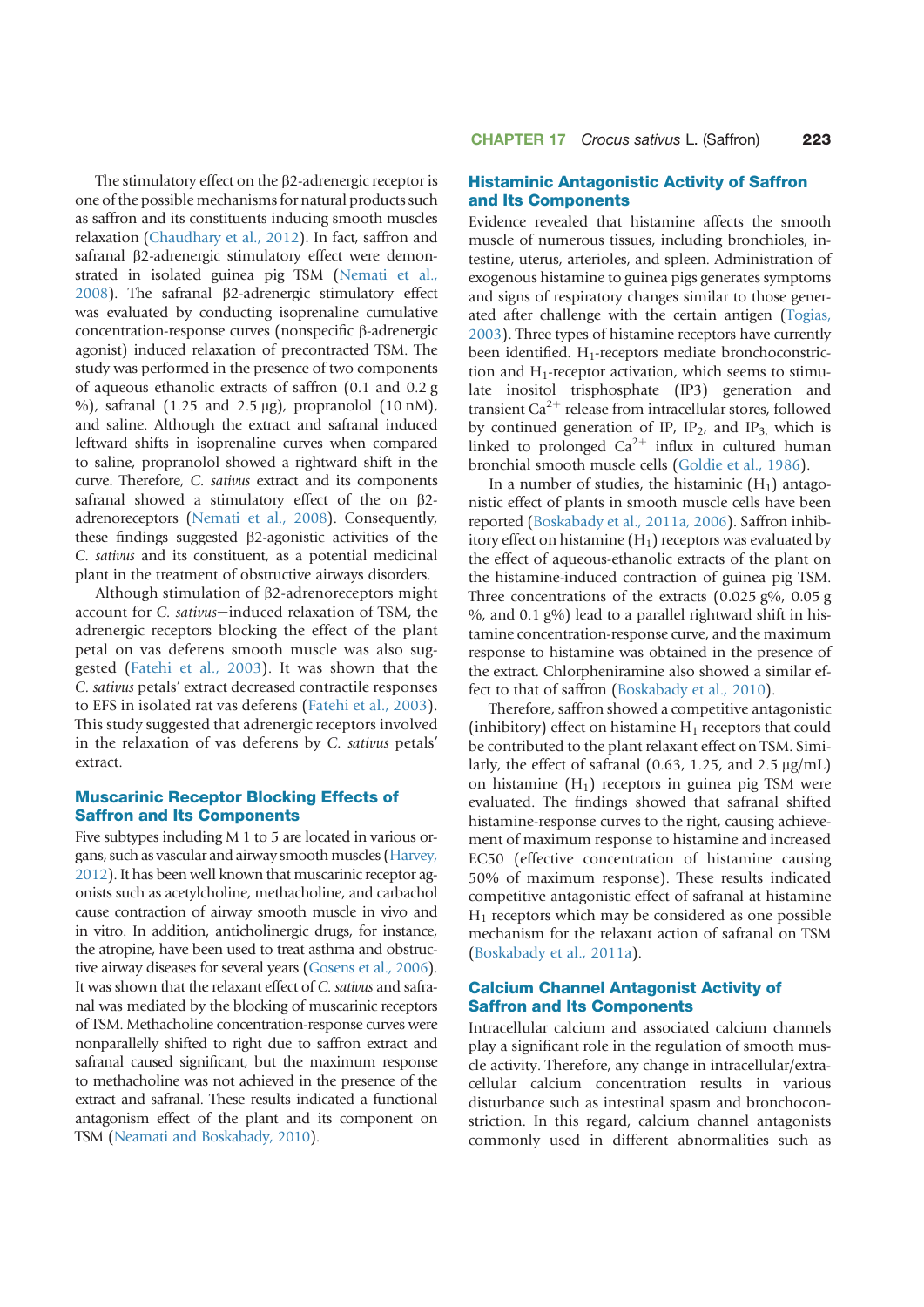cardiovascular disorders and hypertension. These drugs induce a common inhibition on the L-type calcium channels in smooth muscle cells and result in relaxation.

Several studies have demonstrated that medicinal plants induce a relaxant effect on smooth muscles via blocking of the calcium channels (Boskabady et al., 2005a, 2005b; Rakhshandah et al., 2010). For instance, crocin could inhibit the influx of extracellular  $Ca^{2+}$  and also release intracellular  $Ca^{2+}$  stores in the endoplasmic reticulum in cultured bovine aortic smooth muscle cells (He et al., 2004). Furthermore, the effect of saffron on  $Ca^{2+}$  influx in the aorta smooth muscle of rat was evaluated by radioactive tracer <sup>45</sup>Ca. Data showed that the  $Ca^{2+}$  influxes induced by norepinephrine (1.2 µmol/L and KCl of 100 mmol/L) were remarkably inhibited by saffron concentration-dependently. The finding indicated that the plant can block the influx of extracellular  $Ca^{2+}$ via potential-dependent  $Ca^{2+}$  channels and receptoroperated  $Ca^{2+}$  channels (Liu et al., 2005). Similarly, in another study, the chronic treatment with saffron had a hypotensive effect that was attributed to the smooth muscles inhibitory effect through calcium channel blocking or inhibition of sarcoplasmic reticulum  $Ca^{2+}$  release into the cytosol (Boskabady and Aslani, 2006).

In addition, crocin could inhibit the elevation of intracellular  $Ca^{2+}$  in the smooth muscle cells in an atherosclerosis model. When the cells were treated with Ox-LDL in the presence of extracellular  $Ca^{2+}$ , maximum intracellular  $Ca^{2+}$  have generated. However, preincubation of cells with crocin for 4 h, concentration-dependently, inhibited the Ox-LDLinduced intracellular  $Ca^{2+}$  elevation. In the lack of extracellular  $Ca^{2+}$ , Ox LDL-treated smooth muscle cell revealed maximum intracellular  $Ca^{2+}$ , and preincubation with crocin for 4 h significantly blocked the maximum response (He et al., 2005).

Flavonoid compounds, which are widely found as secondary metabolites in various plants including saffron, have an important function such as vasodilation. It has been suggested that the vasodilatory effect of these plants attributed to inhibition of PKC (protein kinase C) or reduction of  $Ca^{2+}$  uptake (Duarte et al., 1993a,b). It was proposed that crocetin attenuated the PKC activity in the fraction of membrane, which leads to a reduction of blood pressure by an inhibitory effect on proliferation in vascular smooth muscle cells (Zhou et al., 2010).

#### EDR Effect of Saffron and Its Components

Nitric oxide (NO) predominantly regulates the vascular tone. NO exerted vasodilatation largely through the activation of soluble guanylyl cyclase (sGC), resulting in

cGMP production (Gao, 2010). The endotheliumdependent vasodilatation of crocetin has also been documented by upregulation of the mRNA expressions of eNOS in both in vitro and in vivo studies by its action on eNOS activity and NO production. These results suggest increased NO synthesized in response to crocetin by endothelial cells, which is the major endotheliumderived relaxing factor in the rat aortas (Tang et al., 2006).

Kaempferol may also have relaxation effects by endothelium-derived and exogenous NO as well as endothelium-dependent hyperpolarization through large-conductance calcium-activated potassium channel ( $K_{Ca}$ 1.1 channels) (Xu et al., 2015).

# Intracellular cAMP Effects of Saffron and Its **Components**

Substantial evidence indicates that kaempferol exerts significant relaxation in KCl-induced tonic contraction in isolated rat uterus, which largely mediated through the cAMP and antagonized by Rp-cAMPS, an antagonist of cAMP. In fact, the cAMP, transcription, and protein synthesis are involved in the kaempferol-induced relaxation in rat uterus (Revuelta et al., 2000). However, this mechanism also should be evaluated for saffron and its components in further studies. Table 17.2 presents the possible mechanisms of the saffron and its components relaxant effect.

# CLINICAL APPLICATIONS OF SAFFRON AND ITS COMPONENTS RELAXANT EFFECT ON SMOOTH MUSCLES

There are evidence regarding the clinical applications of saffron and its active ingredients in various disorders (Pourmasoumi et al., 2018; Razak et al., 2017). For instance, the effect of saffron and its constituents was studied in patients with depression (Tabeshpour et al., 2017), premenstrual syndrome (Agha-Hosseini et al., 2008), erectile dysfunction (Mohammadzadeh-Moghadam et al., 2015), Alzheimer's disease (Farokhnia et al., 2014), and Metabolic syndrome (Kermani et al., 2017a,b). With regard to the plant relaxant effect on various types of smooth muscle, saffron may also have therapeutic values in the disorders including cardiovascular, respiratory, GI, and urogenital tracts disorders (summarized in Table 17.3).

#### Cardiovascular System

In most cardiovascular disorders such as heart failure, coronary artery disease, stroke, and peripheral vascular disease, hypertension is the major risk factor worldwide (Ogihara et al., 2005). Several adverse effects have been reported for the available antihypertension drugs for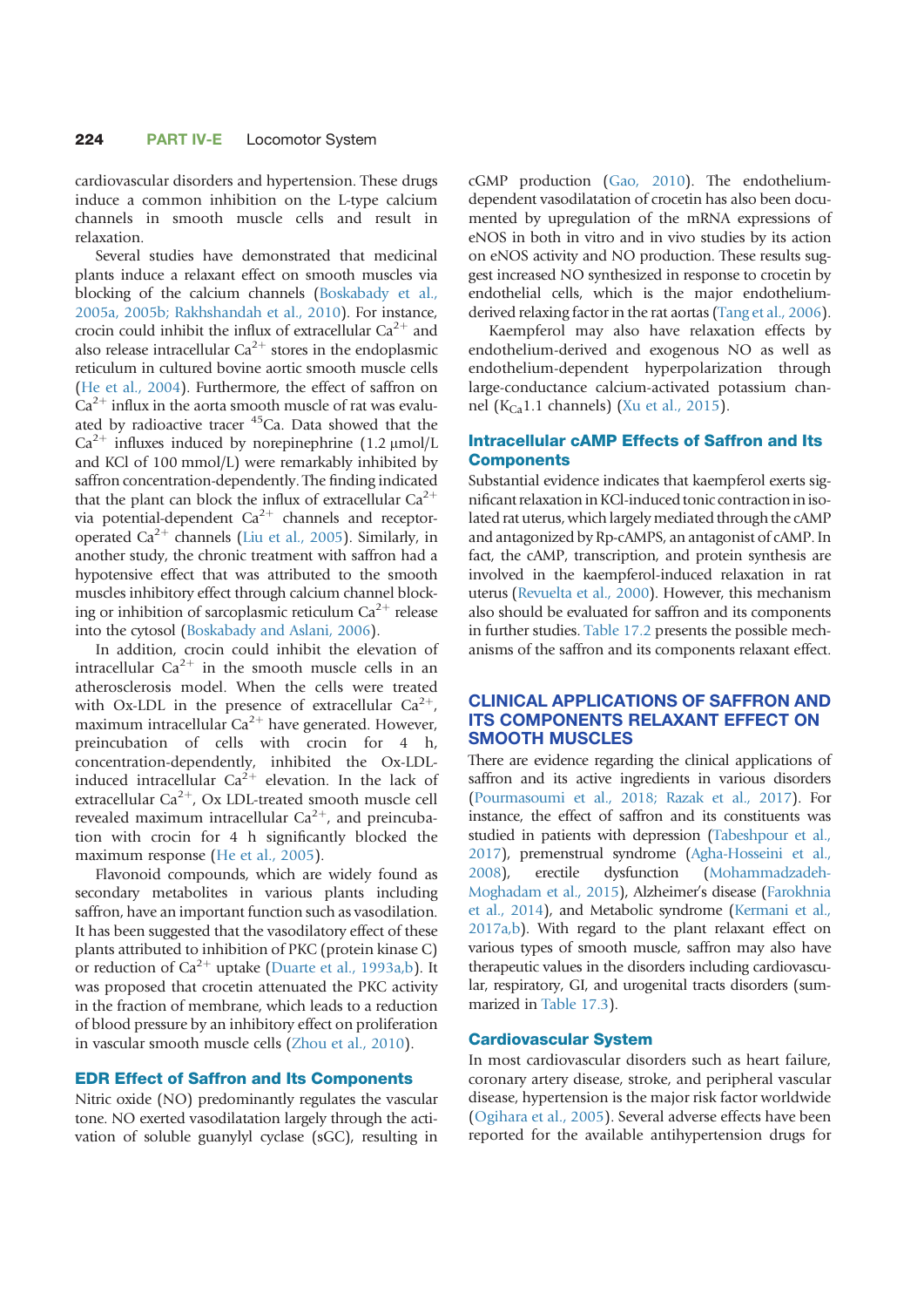| <b>TABLE 17.2</b><br>The Possible Mechanisms of Saffron and Its Components' Relaxation Effect on Smooth Muscles. |                                                            |                                                                                                  |                                                       |  |  |  |  |  |
|------------------------------------------------------------------------------------------------------------------|------------------------------------------------------------|--------------------------------------------------------------------------------------------------|-------------------------------------------------------|--|--|--|--|--|
| <b>Smooth Muscle (SM)</b><br><b>Type</b>                                                                         | <b>Possible Mechanisms</b>                                 | <b>Extract/Constituent and</b><br><b>Studied Dose/Concentration</b>                              | <b>Reference</b>                                      |  |  |  |  |  |
| Trachea                                                                                                          | <b>B2-adrenoceptor stimulatory</b><br>effects              | Saffron AE extract (0.1 and<br>$0.2$ g%) and safranal (1.25 and<br>$2.5 \mu g$ )                 | Nemati et al. (2008)                                  |  |  |  |  |  |
| Trachea                                                                                                          | Muscarinic and cholinergic<br>receptor blocking effects    | Saffron AE extract and safranal                                                                  | Neamati and Boskabady<br>(2010)                       |  |  |  |  |  |
| Trachea                                                                                                          | Histaminic antagonistic activity                           | Saffron AE extract (0.02, 0.05<br>and $0.1$ q%)<br>Safranal (0.63, 1.25, and $2.5 \mu q$ )<br>mL | Boskabady et al. (2010)<br>Boskabady et al. (2011a,b) |  |  |  |  |  |
| Vascular                                                                                                         | Calcium channel antagonist<br>activity                     | Crocin (1 $\times$ 10 <sup>-8</sup> , 1 $\times$ 10 <sup>-7</sup> ,<br>$1 \times 10^{-6}$ mol/L) | He et al. (2004)                                      |  |  |  |  |  |
| Vascular                                                                                                         | Inhibitory effect on PKC or<br>$Ca2+$ uptake               | Kaempferol                                                                                       | (Duarte et al. 1993b)                                 |  |  |  |  |  |
| Vascular                                                                                                         | Inhibitory effect on PKC activity                          | Crocetin                                                                                         | Zhou et al. (2010)                                    |  |  |  |  |  |
| Vascular                                                                                                         | Increased endothelial NOS<br>activity and production of NO | Crocetin                                                                                         | Tang et al. (2006)                                    |  |  |  |  |  |
| Vascular                                                                                                         | Activation of $K_{Ca}$ 1.1 channels                        | Kaempferol ( $3 \times 10^{-6}$ M)                                                               | Xu et al. (2015)                                      |  |  |  |  |  |
| <b>Uterus</b>                                                                                                    | Increased intracellular cAMP<br>and PKA                    | Kaempferol (3-60 mM)                                                                             | Revuelta et al. (2000)                                |  |  |  |  |  |

PKC, protein kinase C; PKA, protein kinase A.

these drugs. It was suggested that saffron and its components produced hypotensive and cardiovascular protective effects (Mancini et al., 2014; Razavi et al., 2018). Intravenous administration of saffron aqueous extract (2.5, 5, and 10 mg/kg), safranal (0.25, 0.5, and 1 mg/ kg), and crocin (50, 100, and 200 mg/kg) lowered the mean arterial blood pressure in normotensive and hypertensive rats induced by desoxycorticosterone acetate dose-dependently (Imenshahidi et al., 2010). Furthermore, administration of crocin (50, 100, and 200 mg/ dL) for 5 weeks in hypertensive animals also showed that crocin reduced mean arterial blood pressure dosedependently (Imenshahidi et al., 2014).

In the study conducted in healthy volunteers by Modaghegh and colleagues, saffron with a higher dose (400 mg) significantly decreased systolic blood pressure and mean arterial pressures (Modaghegh et al., 2008). However, in a double-blind, randomized clinical trial which was conducted on metabolic syndrome patients, no significant change in BP after the administration of 100 mg of crocin for 6 weeks was observed (Kermani et al., 2017a). In addition, a meta-analysis of 11 published studies did not exhibit any significant change in systolic blood pressure

after saffron consumption (Pourmasoumi et al., 2018). Based on contradictory results, further experiments are required to fully evaluate effects of saffron and its constituents on cardiovascular disorders.

#### Respiratory System

In vitro or in vivo animal studies indicated the bronchodilator effect of saffron in asthma and COPD through several mechanisms including antihistamine, anticholinergic, and  $\beta$ 2-adrenoreceptors stimulation (Mokhtari-Zaer et al., 2015). Unfortunately, there have not yet been any controlled clinical studies investigating the bronchodilatory effect of the plant and its components on respiratory disorders such as asthma, COPD, or other obstructive pulmonary diseases. To confirm the bronchodilatory effects of saffron and its active compound, clinical studies should be performed. However, saffron and its components showed a potent relaxant effect on TSM as well as their stimulatory effect on b2-adrenoreceptors, inhibitory effect on muscarinic and histamine  $(H_1)$  receptors, as well as the effect on calcium channels, strongly suggest the bronchodilatory effect of saffron and its component.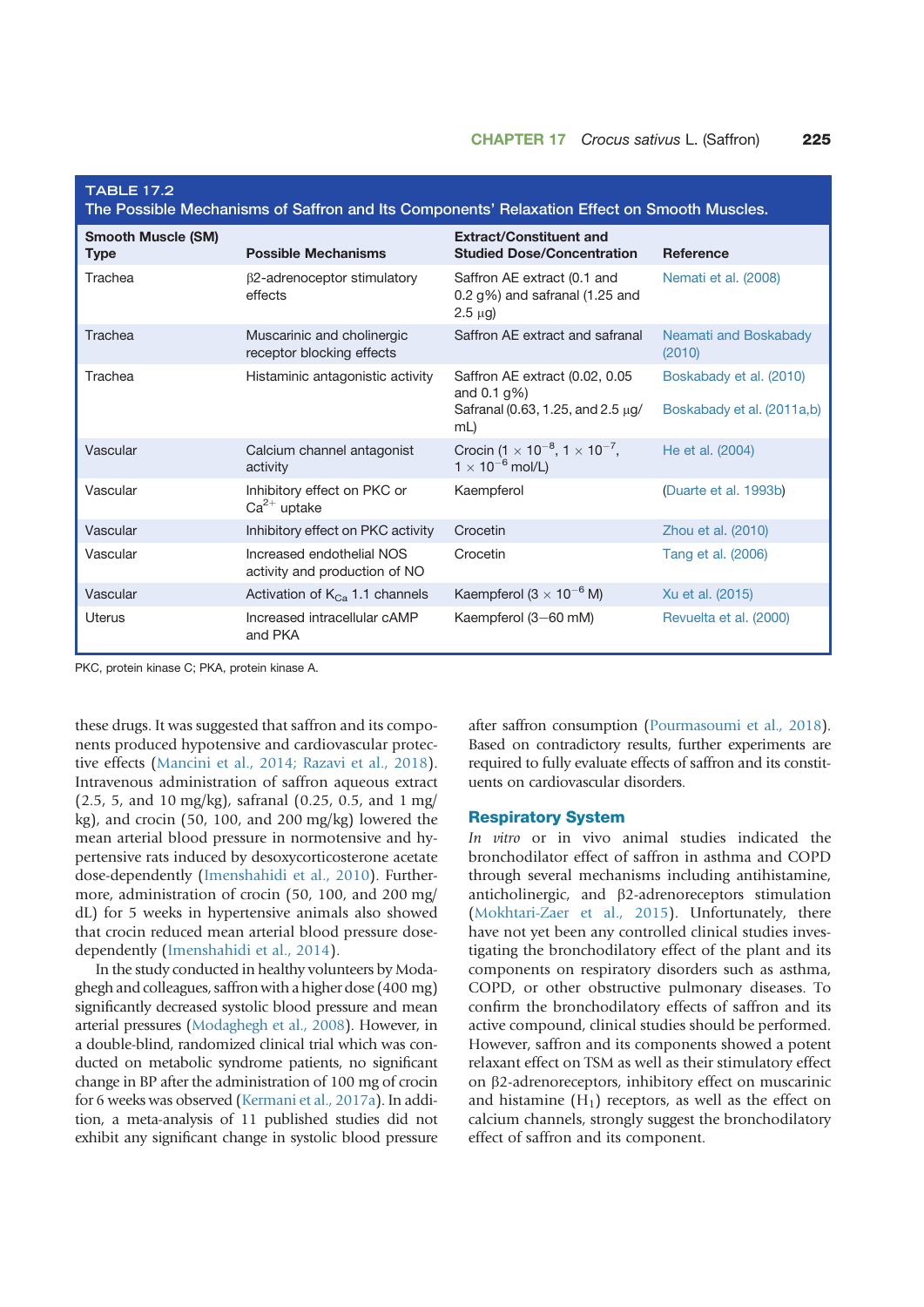| <b>TABLE 17.3</b><br>Possible Clinical Applications of Saffron and Its Components' Relaxant Effect on Smooth Muscles. |                                                           |                                                                                                                                                                                                                                                                                                                                     |                                                                                                                                                                                                      |                                                                                                                                                                                         |                                                                                                                                                                                                                    |  |  |
|-----------------------------------------------------------------------------------------------------------------------|-----------------------------------------------------------|-------------------------------------------------------------------------------------------------------------------------------------------------------------------------------------------------------------------------------------------------------------------------------------------------------------------------------------|------------------------------------------------------------------------------------------------------------------------------------------------------------------------------------------------------|-----------------------------------------------------------------------------------------------------------------------------------------------------------------------------------------|--------------------------------------------------------------------------------------------------------------------------------------------------------------------------------------------------------------------|--|--|
| <b>System</b>                                                                                                         | <b>Disease</b>                                            | <b>Effects</b>                                                                                                                                                                                                                                                                                                                      | <b>Possible</b><br><b>Mechanism</b>                                                                                                                                                                  | Extract/<br><b>Constituents</b>                                                                                                                                                         | <b>Reference</b>                                                                                                                                                                                                   |  |  |
| Respiratory                                                                                                           | Asthma<br><b>COPD</b><br>Other<br>obstructive<br>diseases | Relaxant effects on<br>guinea pig tracheal<br>chains<br>Reduction of TR<br>Antitussive effect<br>In vivo and in vitro<br>bronchodilation                                                                                                                                                                                            |                                                                                                                                                                                                      | Safranal, AE,<br>and EE<br>of stigma<br>AE of stigma<br>AE of stigma<br>and safranal<br>Quercetin                                                                                       | Boskabady and<br><b>Aslani</b> (2006)<br>Byrami et al. (2013)<br>Hosseinzadeh and<br>Ghenaati (2006)<br>Joskova et al.<br>(2011)                                                                                   |  |  |
|                                                                                                                       |                                                           | Bronchodilatory                                                                                                                                                                                                                                                                                                                     | $\beta$ <sup>2</sup><br>adrenoreceptors<br>stimulatory                                                                                                                                               | Aq, Eth Ext<br>of stigma,<br>safranal                                                                                                                                                   | Nemati et al. (2008)                                                                                                                                                                                               |  |  |
|                                                                                                                       |                                                           | Bronchodilatory                                                                                                                                                                                                                                                                                                                     | Anticholinergic and<br>antimuscarinic                                                                                                                                                                | Aq, Eth Ext<br>of stigma,<br>safranal                                                                                                                                                   | Neamati and<br>Boskabady (2010)                                                                                                                                                                                    |  |  |
|                                                                                                                       |                                                           | Bronchodilatory                                                                                                                                                                                                                                                                                                                     | Histaminic $(H_1)$<br>receptor<br>antagonism                                                                                                                                                         |                                                                                                                                                                                         | Boskabady et al.<br>(2011a)                                                                                                                                                                                        |  |  |
| Cardiovascular                                                                                                        | Hypertension                                              | Reduction of blood<br>pressure<br>Reduction of blood<br>pressure<br>Reduction of blood<br>pressure<br>Decreased SBP and<br>heart rate induced<br>Endothelium-<br>dependent<br>relaxation of aorta<br>Relaxation of<br>porcine coronary<br>arteries<br>Relaxation of rat<br>aortic strips<br>Reduced heart rate<br>and contractility | $\equiv$<br>Vascular SM<br>relaxation<br>Increased<br>expression of<br>eNOS, and cGMP<br>Preventive effects<br>on the cell<br>apoptosis<br>Increased the aortic<br>cAMP<br>Vascular SM<br>relaxation | Aq. Ext.,<br>safranal, crocin<br>Aq. and Eth. Ext<br>of petals<br>Aq. Ext of<br>stigma<br>Crocetin<br>Crocetin<br>Kaempferol<br>Quercetin and<br>kaempferol<br>Aq-Eth. Ext of<br>stigma | Imenshahidi et al.<br>(2010)<br>Fatehi et al. (2003)<br>Imenshahidi et al.<br>(2013)<br>Razavi et al. (2013)<br>Tang et al. (2006)<br>Xu et al. (2006)<br>Duarte et al.<br>(1993a,b)<br>Boskabady et al.<br>(2008) |  |  |
| Gastrointestinal                                                                                                      | constipation                                              | Decreased EFS of<br>guinea-pig ileum                                                                                                                                                                                                                                                                                                |                                                                                                                                                                                                      | AE and EE of<br>petals                                                                                                                                                                  | Fatehi et al. (2003)                                                                                                                                                                                               |  |  |
| Urogenital                                                                                                            | Sexual<br>dysfunctions<br>Premenstrual<br>syndrome        | Improved erectile<br>dysfunction<br>Relieving<br>premenstrual                                                                                                                                                                                                                                                                       |                                                                                                                                                                                                      | saffron gel<br>capsule saffron<br>30 mg                                                                                                                                                 | Mohammadzadeh-<br>Moghadam et al.<br>(2015)<br>Agha-Hosseini et al.<br>(2008)                                                                                                                                      |  |  |
|                                                                                                                       |                                                           | syndrome<br>symptoms<br>Relaxed tonic<br>contraction                                                                                                                                                                                                                                                                                | Muscarinic<br>stimulation                                                                                                                                                                            | Kaempferol and<br>quercetin                                                                                                                                                             | Revuelta et al.<br>(1997)                                                                                                                                                                                          |  |  |

Ext, extract; Aq., aqueous; Eth, ethanolic; TR, tracheal responsiveness; SM, smooth muscle; SBP, systolic blood pressure.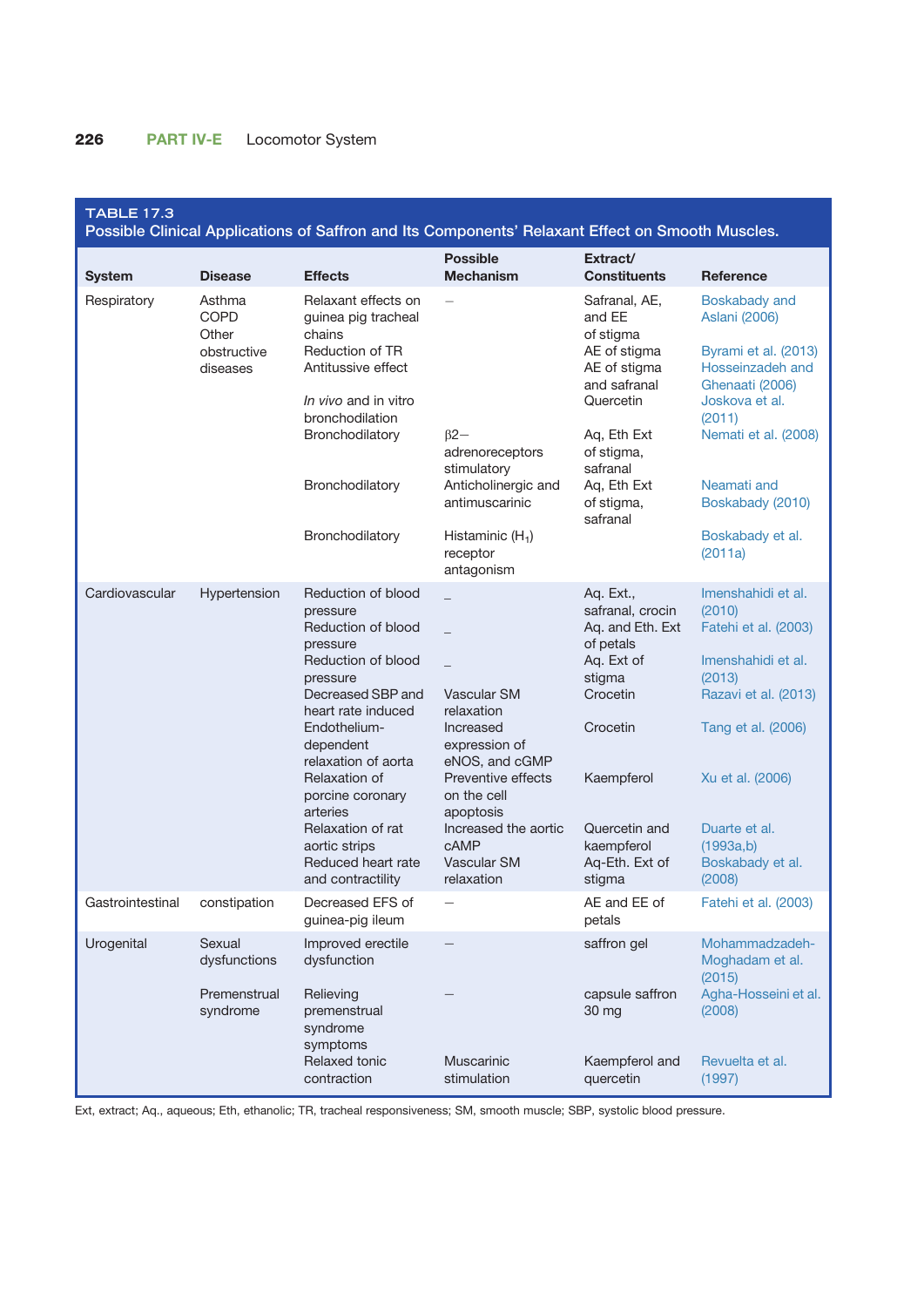#### GI Tract

Rezaee Khorasany and his colleagues have published a review detailing the therapeutic effects of saffron in GI disorder including hepatotoxicity, liver cancer, fatty liver, colon cancer, stomach cancer, pancreas cancer, hyperlipidemia, peptic ulcer, ulcerative colitis, and ileum contractions (Khorasany and Hosseinzadeh, 2016). However, most of the studies have been carried our on isolated tissues or murine models of GI disorders. For instance, It has been reported that the petal extracts of C. sativus diminished the evoked contractions in isolated guinea-pig ileum (Fatehi et al., 2003). In fact, the saffron extract exhibited a spasmolytic effect in tissues precontracted by EFS. In fact, it was shown that electrical stimulation resulted in ACh released from activated synapses (Bornstein et al., 2004). It is suggested that ACh binds to M3 postsynaptic smooth muscle receptors and cause contraction of ileum smooth muscles. Nonetheless, the efficacy of saffron in GI tract disorders remains an open empirical question. Controlled clinical studies of saffron have yet to

CHAPTER 17 Crocus sativus L. (Saffron) 227

be conducted to determine the efficacy of this plant for people who have suffered from GI disorders.

#### Urogenital Tracts

Several experimental and clinical studies have shown a therapeutic effect of saffron and its component on sexual disfunction (Hosseinzadeh et al., 2008; Shamsa et al., 2009). In a study on male rats, crocin (100, 200, and 400 mg/kg) and the extract of the plant (160 and 320 mg/kg) enhanced mounting frequency, erection frequency, and intromission frequency. However, they reduced mounting latency, ejaculation latency, and intromission latency, while safranal did not have any effect on the mentioned parameters (Hosseinzadeh et al., 2008).

Although the previous studies conducted to determine the relaxant effect of saffron on smooth muscle, some studies have revealed the spasmodic action on smooth muscle-like uterine (Sadraei et al., 2003). In fact, C. sativus is regarded as an abortifacient agent, as it increases uterine muscle contraction (Hosseinzadeh



FIG. 17.1 Possible clinical applications of the relaxant effect of saffron and its constituents.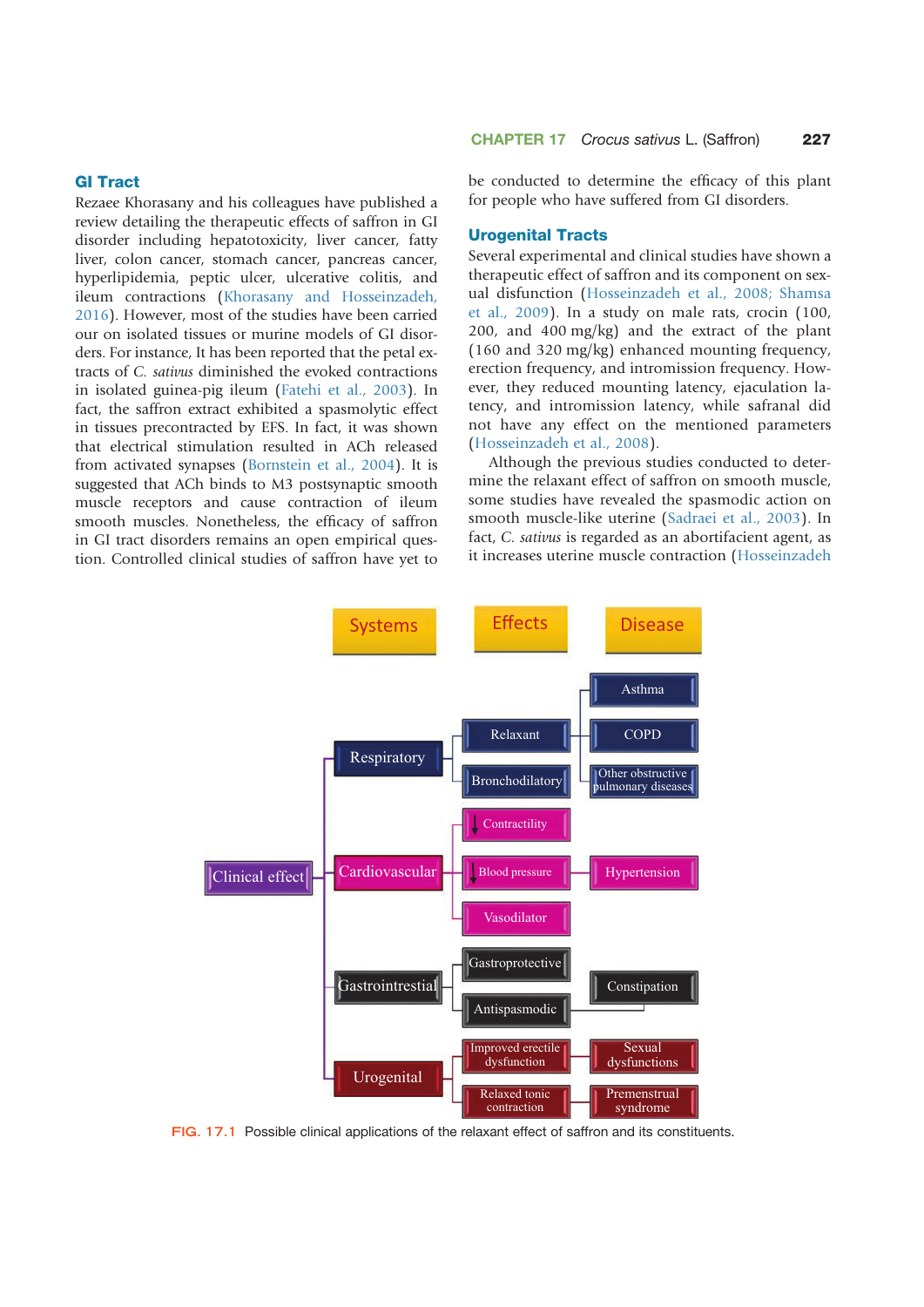and Nassiri-Asl, 2013). In an in vitro experiment, saffron extract  $(200-1600 \text{ kg/mL})$  increased the spontaneous rhythmic contraction in isolated rat uterine (Sadraei et al., 2003). Furthermore, it has been reported that saffron consumption, particularly in the last trimester of gestation, can generate preterm delivery due to increased uterine contractions in female mice (Zeinali et al., 2009). It should be noted that C. sativus contained various components so each component could have different actions on muscular tissue. Interestingly, kaempferol, as a flavonol from saffron petal, showed a potent relaxant effect on KClprecontracted rat uterus (Revuelta et al., 2000). In addition, in Chinese medicine, saffron usage is recommended for difficult labor, menorrhagia, and postpartum hemorrhage (Gruenwald, 1998).

However, little research has been performed to investigate the potential therapeutic effects of saffron in the urogenital tract disorders. Thus, based on such preclinical evidence, saffron could be extensively evaluated in clinical trials for urogenital tract diseases, and future studies should fill this knowledge gap. Possible clinical effect of saffron and its constituents are presented in Table 17.2 and Fig. 17.1.

#### **CONCLUSION**

The results of those evaluated in vivo and in vitro animal studies demonstrated relaxant effects of saffron extract, safranal, and quercetin, which approved the bronchodilatory and antitussive properties of the plant. In different hypertensive animal models and in vitro isolated vascular and heart preparations, the relaxant and hypotensive effects of C. sativus extract and its constituents (safranal, crocetin, crocin, quercetin, and kaempferol) have been shown. Several pathways, including protecting effect against heart toxic agent, antiarrhythmia property, improving endotheliumdependent relaxation response to acetylcholine, increasing serum level of nitric oxide (NO), upregulating vessel activity and mRNA expression of endothelial NO synthase (eNOS), as well as vessel cyclic GMP (cGMP) content, have been suggested for cardioprotective and vasodilatory effects of plant and its constituents. In addition, saffron petal extracts and its flavonoids kaempferol and quercetin showed relaxant effects on GI (ileum) and urogenital (uterus) smooth muscle preparations.

The saffron and its components' relaxant effect on smooth muscles of various organs, including blood vessels, trachea, GI, and urogenital, have been shown to be mediated via different mechanisms such as stimulatory effect on b2-adrenoreceptors, inhibitory effect on

muscarinic receptor, inhibitory effect on histaminic  $(H_1 \text{ receptor})$  receptors, inhibitory effect on calcium channel, EDR effect, and effect of saffron and its constituent on intracellular cAMP and effect of saffron and its constituent on intracellular cAMP.

The result of the reviewed studies suggested the therapeutic effect of saffron and its constituents on cardiovascular, GI, respiratory, and urogenital disorders. However, few clinical studies investigated those beneficial effects on related systems. Therefore, more clinical trials should be designated for demonstration of preventive and therapeutic effects of saffron and its constituents due to their smooth muscle relaxant effect.

#### **REFERENCES**

- Abdullaev, F.I., 2002. Cancer chemopreventive and tumoricidal properties of saffron (Crocus sativus L.). Exp. Biol. Med. 227, 20-25.
- Abe, K., Saito, H., 2000. Effects of saffron extract and its constituent crocin on learning behaviour and long-term potentiation. Phytother. Res. 14, 149-152.
- Agha-Hosseini, M., Kashani, L., Aleyaseen, a, Ghoreishi, a, Rahmanpour, H., Zarrinara, a R., Akhondzadeh, S., 2008. Crocus sativus L. (saffron) in the treatment of premenstrual syndrome: a double-blind, randomised and placebocontrolled trial. BJOG  $115$ ,  $515-519$ .
- Aung, H.H., Wang, C.Z., Ni, M., Fishbein, A., Mehendale, S.R., Xie, J.T., Shoyama, A.Y., Yuan, C.S., 2007. Crocin from Crocus sativus possesses significant anti-proliferation effects on human colorectal cancer cells. Exp. Oncol. 29, 175.
- Bayrami, G., Boskabady, M.H., 2012. The potential effect of the extract of Crocus sativus and safranal on the total and differential white blood cells of ovalbumin-sensitized Guinea pigs. Res. Pharm. Sci. 7, 249-255.
- Bornstein, J.C., Costa, M., Grider, J.R., 2004. Enteric motor and interneuronal circuits controlling motility. Neurogastroenterol. Motil.  $16$  (Suppl.  $1$ ),  $34-38$ .
- Boskabady, M.H., Aslani, M.R., 2006. Relaxant effect of Crocus sativus (saffron) on Guinea-pig tracheal chains and its possible mechanisms. J. Pharm. Pharmacol. 58,  $1385 - 1390.$
- Boskabady, M.H., Farkhondeh, T., 2016. Antiinflammatory, antioxidant, and immunomodulatory effects of Crocus sativus L. And its main constituents. Phytother. Res. 30,  $1072 - 1094$ .
- Boskabady, M.H., Kiani, S., Azizi, H., 2005a. Relaxant effect of Cuminum cyminum on Guinea pig tracheal chains and its possible mechanism (s). Indian J. Pharmacol. 37, 111.
- Boskabady, M.H., Kiani, S., Haghiri, B., 2005b. Relaxant effects of Ocimum basilicum on Guinea pig tracheal chains and its possible mechanism  $(s)$ . DARU J. Pharm. Sci. 13, 28–33.
- Boskabady, M.H., Kiani, S., Rakhshandah, H., 2006. Relaxant effects of Rosa damascena on Guinea pig tracheal chains and its possible mechanism (s). J. Ethnopharmacol. 106,  $377 - 382$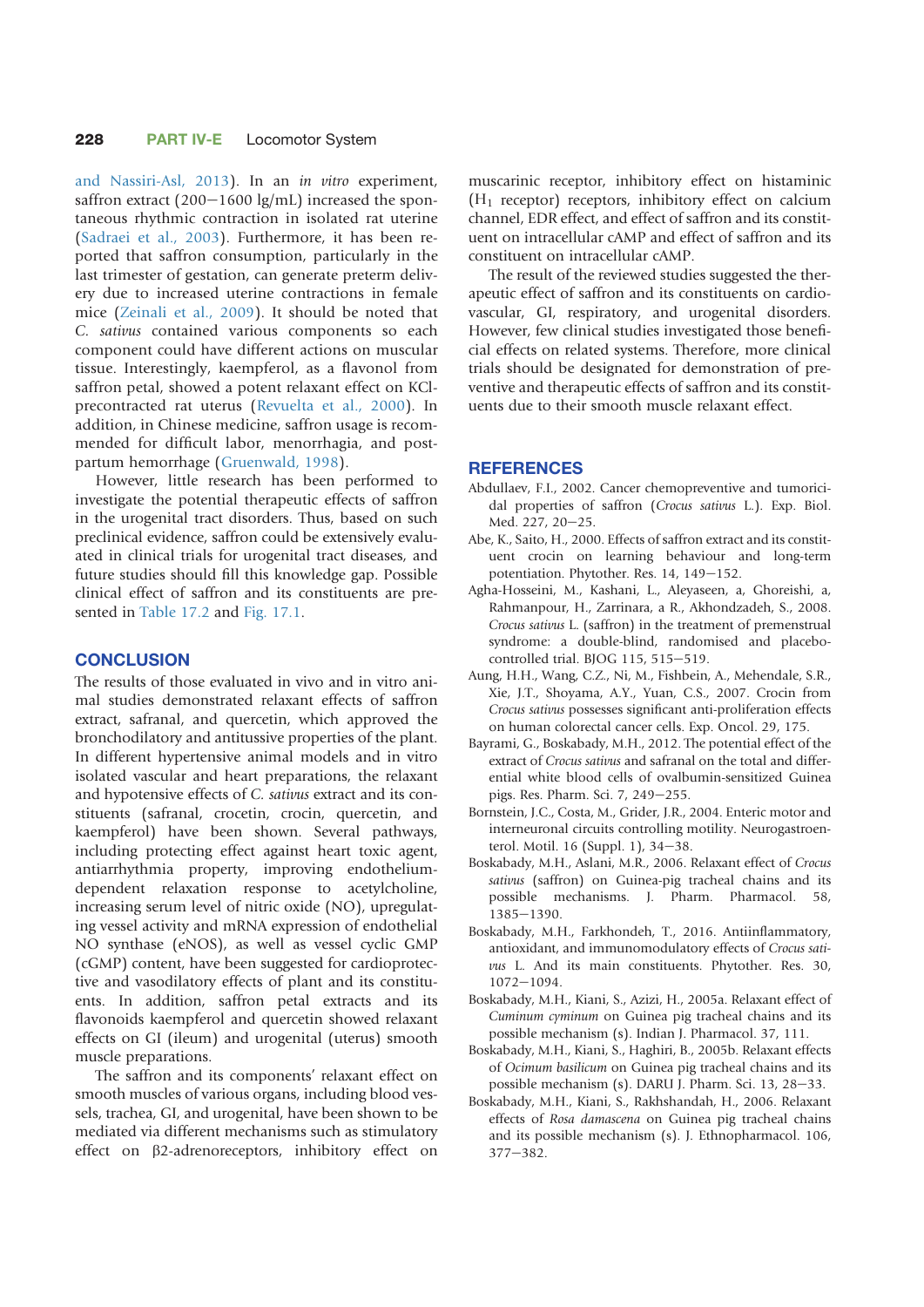- Boskabady, M.H., Rahbardar, M.G., Jafari, Z., 2011a. The effect of safranal on histamine (H1) receptors of Guinea pig tracheal chains. Fitoterapia 82,  $162-167$ .
- Boskabady, M.H., Rahbardar, M.G., Nemati, H., Esmaeilzadeh, M., 2010. Inhibitory effect of Crocus sativus (saffron) on histamine (H1) receptors of Guinea pig tracheal chains. Pharmazie 65, 300-305.
- Boskabady, M.H., Seyedhosseini Tamijani, S.M., Rafatpanah, H., Rezaei, A., Alavinejad, A., 2011b. The effect of Crocus sativus extract on human lymphocytes' cytokines and T helper 2/T helper 1 balance. J. Med. Food 14, 1538e1545.
- Boskabady, M.H., Shafei, M.N., Shakiba, A., Sefidi, H.S., 2008. Effect of aqueous-ethanol extract from Crocus sativus (saffron) on Guinea-pig isolated heart. Phytother. Res. 22,  $330 - 334$
- Byrami, G., Boskabady, M.H., Jalali, S., Farkhondeh, T., 2013. The effect of the extract of Crocus sativus on tracheal responsiveness and plasma levels of IL-4, IFN-gamma, total NO and nitrite in ovalbumin sensitized Guinea-pigs. J. Ethnopharmacol. 147, 530-535.
- Cazzola, M., Page, C.P., Rogliani, P., Matera, M.G., 2013. b2 agonist therapy in lung disease. Am. J. Respir. Crit. Care Med. 187, 690-696.
- Chaudhary, M.A., Imran, I., Bashir, S., Mehmood, M.H., Rehman, N., Gilani, A.-H., 2012. Evaluation of gut modulatory and bronchodilator activities of Amaranthus spinosus Linn. BMC Complement Altern. Med. 12, 166.
- Duarte, J., Perez-Vizcaino, F., Zarzuelo, A., Jimenez, J., Tamargo, J., 1993a. Vasodilator effects of quercetin in isolated rat vascular smooth muscle. Eur. J. Pharmacol. 239,  $1 - 7$
- Duarte, J., Pérez, F.V., Utrilla, P., Jiménez, J., Tamargo, J., Zarzuelo, A., 1993b. Vasodilatory effects of flavonoids in rat aortic smooth muscle. Structure-activity relationships. Gen. Pharmacol. 24, 857-862.
- Farokhnia, M., Shafiee Sabet, M., Iranpour, N., Gougol, A., Yekehtaz, H., Alimardani, R., Farsad, F., Kamalipour, M., Akhondzadeh, S., 2014. Comparing the efficacy and safety of Crocus sativus L. with memantine in patients with moderate to severe Alzheimer's disease: a double-blind randomized clinical trial. Hum. Psychopharmacol. 29, 351-359.
- Fatehi, M., Rashidabady, T., Fatehi-hassanabad, Z., 2003. Effects of Crocus sativus petals' extract on rat blood pressure and on responses induced by electrical field stimulation in the rat isolated vas deferens and Guinea-pig ileum. J. Ethnopharmacol. 84,  $199-203$ .
- Fernández, J.-A., 2004. Biology, biotechnology and biomedicine of saffron. Recent Res. Dev. Plant Sci. 2,  $127-159$ .
- Feyzi, R., Boskabady, M.H., Seyedhosseini Tamijani, S.M., Rafatpanah, H., Rezaei, S.A., 2016. The effect of safranal on Th1/Th2 cytokine balance. Iran. J. Immunol. 13,  $263 - 273$ .
- Gao, Y., 2010. The multiple actions of NO. Pflügers Arch. J. Physiol. 459, 829-839.
- Ghadrdoost, B., Vafaei, A.A., Rashidy-Pour, A., Hajisoltani, R., Bandegi, A.R., Motamedi, F., Haghighi, S., Sameni, H.R., Pahlvan, S., 2011. Protective effects of saffron extract and

its active constituent crocin against oxidative stress and spatial learning and memory deficits induced by chronic stress in rats. Eur. J. Pharmacol.  $667$ ,  $222-229$ .

- Gholamnezhad, Z., Koushyar, H., Byrami, G., Boskabady, M.H., 2013. The extract of Crocus sativus and its constituent safranal, affect serum levels of endothelin and total protein in sensitized Guinea pigs. Iran. J. Basic Med. Sci. 16, 1022-1026.
- Goldie, R.G., Spina, D., Henry, P.J., Lulich, K.M., Paterson, J.W., 1986. In vitro responsiveness of human asthmatic bronchus to carbachol, histamine, beta-adrenoceptor agonists and theophylline. Br. J. Clin. Pharmacol.  $22, 669 - 676$ .
- Gosens, R., Zaagsma, J., Meurs, H., Halayko, A.J., 2006. Muscarinic receptor signaling in the pathophysiology of asthma and COPD. Respir. Res. 7, 73.
- Gruenwald, J., 1998. PDR for Herbal Medicines. Medical Economics Company.
- Harvey, R.D., 2012. Muscarinic receptor agonists and antagonists: effects on cardiovascular function. In: Muscarinic Receptors. Springer, pp. 299-316.
- He, S.-Y., Qian, Z.-Y., Tang, F.-T., 2004. Effect of crocin on intracellular calcium concentration in cultured bovine aortic smooth muscle cells. Acta Pharm. Sin. 39, 778-781.
- He, S.-Y., Qian, Z.-Y., Tang, F.-T., Wen, N., Xu, G.-L., Sheng, L., 2005. Effect of crocin on experimental atherosclerosis in quails and its mechanisms. Life Sci. 77, 907-921.
- Hosseinzadeh, H., Ghenaati, J., 2006. Evaluation of the antitussive effect of stigma and petals of saffron (Crocus sativus) and its components, safranal and crocin in Guinea pigs. Fitoterapia 77, 446-448.
- Hosseinzadeh, H., Nassiri-Asl, M., 2013. Avicenna's (Ibn sina) the canon of medicine and saffron (Crocus sativus): a review. Phytother. Res. 27, 475-483.
- Hosseinzadeh, H., Noraei, N.B., 2009. Anxiolytic and hypnotic effect of Crocus sativus aqueous extract and its constituents, crocin and safranal, in mice. Phytother. Res. 23, 768-774.
- Hosseinzadeh, H., Sadeghnia, H.R., 2007. Effect of safranal, a constituent of Crocus sativus (saffron), on methyl methanesulfonate (MMS)-induced DNA damage in mouse organs: an alkaline single-cell gel electrophoresis (comet) assay. DNA Cell Biol. 26, 841-846.
- Hosseinzadeh, H., Shamsaie, F., Mehri, S., others, 2009. Antioxidant activity of aqueous and ethanolic extracts of Crocus sativus L. stigma and its bioactive constituents, crocin and safranal. Pharmacogn. Mag. 5, 419.
- Hosseinzadeh, H., Younesi, H.M., 2002. Antinociceptive and anti-inflammatory effects of Crocus sativus L. stigma and petal extracts in mice. BMC Pharmacol. 2, 7.
- Hosseinzadeh, H., Ziaee, T., Sadeghi, a, 2008. The effect of saffron, Crocus sativus stigma, extract and its constituents, safranal and crocin on sexual behaviors in normal male rats. Phytomedicine  $15, 491-495$ .
- Imenshahidi, M., Hosseinzadeh, H., Javadpour, Y., 2010. Hypotensive effect of aqueous saffron extract (Crocus sativus L.) and its constituents, safranal and crocin, in normotensive and hypertensive rats. Phytother. Res. 24, 990-994.
- Imenshahidi, M., Razavi, B.M., Faal, A., Gholampoor, A., Mousavi, S.M., Hosseinzadeh, H., 2013. The effect of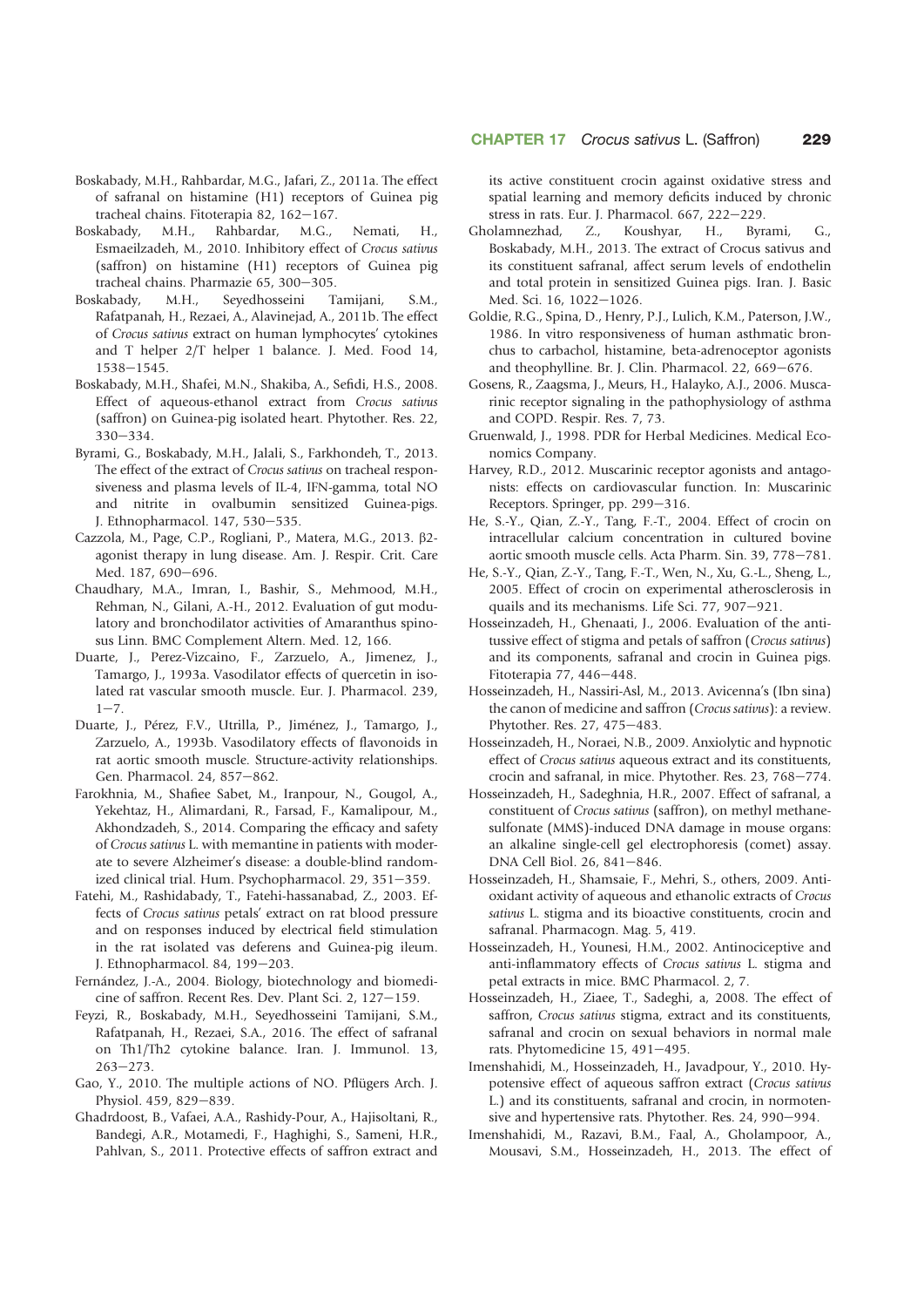#### 230 PART IV-E Locomotor System

chronic administration of saffron (Crocus sativus) stigma aqueous extract on systolic blood pressure in rats. Jundishapur J. Nat. Pharm. Prod. 8, 175.

- Imenshahidi, M., Razavi, B.M., Faal, A., Gholampoor, A., Mousavi, S.M., Hosseinzadeh, H., 2014. Effects of chronic crocin treatment on desoxycorticosterone acetate (doca) salt hypertensive rats. Iran. J. Basic Med. Sci. 17, 9.
- Jahanbakhsh, Z., Rasoulian, B., Jafari, M., Shekarforoush, S., Esmailidehaj, M., Mohammadi, M.T., Aghai, H., Salehi, M., Khoshbaten, A., 2012. Protective effect of crocin against reperfusion-induced cardiac arrhythmias in anaesthetized rats. EXCLI  $J$  11, 20-29.
- Joskova, M., Franova, S., Sadlonova, V., 2011. Acute bronchodilator effect of quercetin in experimental allergic asthma. Bratisl. Lek. Listy  $112.9 - 12$ .
- Joukar, S., Ghasemipour-Afshar, E., Sheibani, M., Naghsh, N., Bashiri, A., 2013. Protective effects of saffron (Crocus sativus) against lethal ventricular arrhythmias induced by heart reperfusion in rat: a potential anti-arrhythmic agent. Pharm. Biol. 51, 836-843.
- Joukar, S., Najafipour, H., Khaksari, M., Sepehri, G., Shahrokhi, N., Dabiri, S., Gholamhoseinian, A., Hasanzadeh, S., 2010. The effect of saffron consumption on biochemical and histopathological heart indices of rats with myocardial infarction. Cardiovasc. Toxicol. 10, 66-71.
- Kermani, T., Kazemi, T., Molki, S., Ilkhani, K., Sharifzadeh, G., Rajabi, O., 2017a. The efficacy of crocin of saffron (Crocus sativus L.) on the components of metabolic syndrome: a randomized controlled clinical trial. J. Res. Pharm. Pract. 6, 228.
- Kermani, T., Zebarjadi, M., Mehrad-Majd, H., Mirhafez, S.-R., Shemshian, M., Ghasemi, F., Mohammadzadeh, E., Mousavi, S.H., Norouzy, A., Moghiman, T., Sadeghi, A., Ferns, G., Avan, A., Mahdipour, E., Ghayour-Mobarhan, M., 2017b. Anti-inflammatory effect of Crocus sativus on serum cytokine levels in subjects with metabolic syndrome: a randomized, double-blind, placebocontrolled trial. Curr. Clin. Pharmacol. 12, 122-126.
- Khorasany, A.R., Hosseinzadeh, H., 2016. Therapeutic effects of saffron (Crocus sativus L.) in digestive disorders: a review. Iran. J. Basic Med. Sci. 19, 455.
- Liu, N., Yang, Y., Mo, S., Liao, J., Jin, J., 2005. Calcium antagonistic effects of Chinese crude drugs: preliminary investigation and evaluation by 45Ca. Appl. Radiat. Isot.  $63$ ,  $151-155$ .
- Mancini, A., Serrano-Diaz, J., Nava, E., D'Alessandro, A.M., Alonso, G.L., Carmona, M., Llorens, S., 2014. Crocetin, a carotenoid derived from saffron (Crocus sativus L.), improves acetylcholine-induced vascular relaxation in hypertension. J. Vasc. Res.  $51, 393-404$ .
- Modaghegh, M.-H., Shahabian, M., Esmaeili, H.-A., Rajbai, O., Hosseinzadeh, H., 2008. Safety evaluation of saffron (Crocus sativus) tablets in healthy volunteers. Phytomedicine 15, 1032-1037.
- Mohammadzadeh-Moghadam, H., Nazari, S.M., Shamsa, A., Kamalinejad, M., Esmaeeli, H., Asadpour, A.A., Khajavi, A., 2015. Effects of a topical saffron (Crocus sativus L) gel on erectile dysfunction in diabetics: a randomized, parallel-group, double-blind, placebo-controlled trial. J. Evid. Based Complement. Altern. Med. 20, 283-286.
- Mokhtari-Zaer, A., Khazdair, M.R., Boskabady, M.H., 2015. Smooth muscle relaxant activity of Crocus sativus (saffron) and its constituents: possible mechanisms. Avicenna J. Phytomed. 5, 365.
- Morgado, M., Cairrao, E., Santos-Silva, A.J., Verde, I., 2012. Cyclic nucleotide-dependent relaxation pathways in vascular smooth muscle. Cell. Mol. Life Sci. 69,  $247 - 266$ .
- Mousavi, S.H., Moallem, S.A., Mehri, S., Shahsavand, S., Nassirli, H., Malaekeh-Nikouei, B., 2011. Improvement of cytotoxic and apoptogenic properties of crocin in cancer cell lines by its nanoliposomal form. Pharm. Biol. 49,  $1039 - 1045$ .
- Neamati, N., Boskabady, M.H., 2010. Effect of Crocus sativus (saffron) on muscarinic receptors of Guinea pig tracheal chains. Funct. Plant Sci. Biotechnol. 4, 128-131.
- Nemati, H., Boskabady, M.H., Ahmadzadef Vostakolaei, H., 2008. Stimulatory effect of Crocus sativus (saffron) on  $\beta$  2adrenoceptors of Guinea pig tracheal chains. Phytomedicine 15, 1038-1045.
- Nilakshi, N., Gadiya, R.V., Abhyankar, M., Champalal, K.D., 2011. Detailed profile of Crocus sativus. Int. J. Pharma Bio Sci. 2, 530-540.
- Ogihara, T., Matsuzaki, M., Matsuoka, H., Shimamoto, K., Shimada, K., Rakugi, H., Umemoto, S., Kamiya, A., Suzuki, N., Kumagai, H., 2005. The combination therapy of hypertension to prevent cardiovascular events (COPE) trial: rationale and design. Hypertens. Res. 28, 331.
- Pourmasoumi, M., Hadi, A., Najafgholizadeh, A., Kafeshani, M., Sahebkar, A., 2018. Clinical evidence on the effects of saffron (Crocus sativus L.) on cardiovascular risk factors: a systematic review meta-analysis. Pharmacol. Res. 139, 348-359.
- Premkumar, K., Abraham, S.K., Santhiya, S.T., Gopinath, P.M., Ramesh, A., 2001. Inhibition of genotoxicity by saffron (Crocus sativus L.) in mice. Drug Chem. Toxicol. 24,  $421 - 428$ .
- Rakhshandah, H., Boskabady, M.H., Mossavi, Z., Gholami, M., Saberi, Z., 2010. The Differences in the relaxant effects of different fractions of Rosa damascena on Guinea pig tracheal smooth muscle. Iran. J. Basic Med. Sci. 13,  $126 - 132$
- Razak, S.I.A., Anwar Hamzah, M.S., Yee, F.C., Kadir, M.R.A., Nayan, N.H.M., 2017. A review on medicinal properties of saffron toward major diseases. J. Herbs, Spices, Med. Plants 23, 98-116.
- Razavi, B.M., Alyasin, A., Hosseinzadeh, H., Imenshahidi, M., 2018. Saffron induced relaxation in isolated rat aorta via endothelium dependent and independent mechanisms. Iran. J. Pharm. Res. 17, 1018-1025.
- Razavi, M., Hosseinzadeh, H., Abnous, K., Motamedshariaty, V.S., Imenshahidi, M., 2013. Crocin restores hypotensive effect of subchronic administration of diazinon in rats. Iran. J. Basic Med. Sci. 16, 64.
- Revuelta, M.P., Cantabrana, B., Hidalgo, A., 1997. Depolarization-dependent effect of flavonoids in rat uterine smooth muscle contraction elicited by CaCl<sub>2</sub>. Gen. Pharmacol. 29, 847-857.